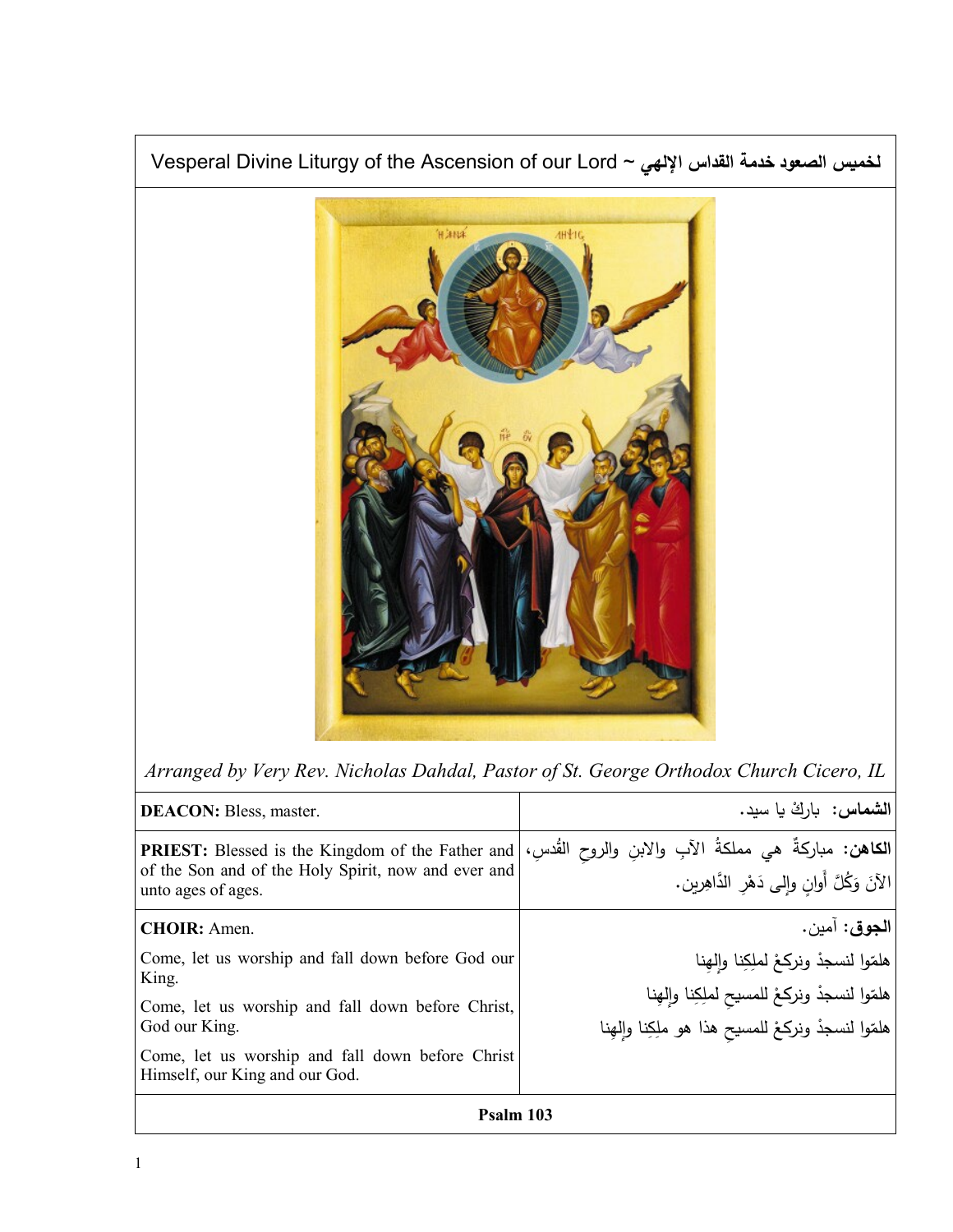**READER:** Bless the Lord, O my soul. O Lord my God, Thou art very great; Thou art clothed with honor and majesty. Who coverest Thyself with light as with a garment; Who stretchest out the heavens like a curtain; Who layeth the beams of His chambers in the waters; Who maketh the clouds His chariot; Who walketh upon the wings of the wind; Who maketh His angels spirits; His ministers a flaming fire. Thou hast laid the foundations of the earth, that it should not be removed for ever. Thou coveredst it with the deep as with a garment: the waters stood above the mountains. At Thy rebuke they fled; at the voice of Thy thunder they hasted away. They go up by the mountains; they go down by the valleys unto the place which Thou hast founded for them. Thou hast set a bound that they may not pass over; that they turn not again to cover the earth. He sendeth the springs into the valleys, which run among the hills. They give drink to every beast of the field: the wild asses quench their thirst. By them shall the birds of the air have their habitation, which sing among the branches.

He watereth the hills from His chambers: the earth is satisfied with the fruit of Thy works. He causeth the grass to grow for the cattle, and herb for the service of man: that He may bring forth food out of the earth; and wine that maketh glad the heart of man, and oil to make his face to shine, and bread which strengtheneth man's heart. The trees of the Lord are full of sap; the cedars of Lebanon, which He hath planted; where the birds make their nests: as for the stork, the fir trees are her house. The high hills are a refuge for the wild goats; and the rocks for the conies.

Thou hast appointed the moon for seasons: the sun knoweth its going down. Thou makest darkness, and it is night: wherein all the beasts of the forest do creep forth. The young lions roar after their prey, and seek their meat from God. The sun ariseth, they gather themselves together, and lay them down in their dens. Man goeth forth unto his work and to his labor until the evening. O Lord, how manifold are Thy works! In wisdom hast Thou made them all. The earth is full of Thy riches. So is this great and wide sea, wherein are things creeping innumerable, both small and great beasts. There go the ships: there is that leviathan, which Thou hast made to play therein. These wait all upon Thee; that Thou mayest give them their meat in due season. That Thou givest them they gather: Thou openest Thine hand, they are filled with good. Thou hidest Thy face, they are troubled: Thou takest away their breath; they die, and return to their dust. Thou

ا**لمرتل:** بارِكي يا نفسيَ الربُّ. أَيُّها الربُّ إلهي لَقَد عظَمْتَ<br>-جداً. الاعترافُ وعِظَمَ الجلالِ تسربَلْت. أنت اللاّبسُ النورَ مثــلَ الشـوبِ. الباسِـــطُ الســماءَ كالـخيمــةِ، المســقِّفُ بالميــاهِ علاليه. الجاعِلُ السَّحابَ مركبةً لـه. الماشي على أجنحَةِ الريــاح. الصـــانِعُ ملائكَتَــهُ أرواحــاً وخدّامَــهُ لهيــبَ نــارٍ . | ِ المؤ ــــ َ ׇ֖֖֖֖֖֖֖֖֖֖֖֖֖֖ׅ֖ׅ֖֚֚֚֚֚֚֚֚֚֚֚֚֚֚֚֚֓֞<br>֧֪֪֪֪֪֪֪֪֪֜֝֩֩ يِّـــسُ الأرضَ علــى قَواعِــدِها فــلا تَتَزَعْــزَعُ غُ الـــى دهــرِ الداهِرين. رداؤُها اللُّجَةُ كالثوبِ. وعلى الجبالِ تَقِفُ المياه. | مِنْ انتهارِكَ تهرُبُ ومِنْ صـوتِ رعدِكَ تَجْزَعِ. ترتفِعُ الـى| الجبالِ وتنخفِضُ إلى البقاعِ إلى الموضِعِ الذي أَسَّسْتَ لَهَا. | َ وَضَعْتَ لَها حدّاً فلا تتعداهُ ولا تَرجِعُ فتُغَطي وجهَ الأرض. | أنتَ المُرسِلُ العيونَ في الشِّعابِ وفي وسطِ الجبالِ تَعبُرُ المياه. تسقِي كلَّ وحوشِ الغياض. تُقْبِلُ حميرُ الوحشِ عندَ عطَشِهَا. عليها طيورُ السماءِ تسكن. من بـينِ الصـخورِ ـ تغَرِّدُ بأصـواتِها. أنتَ الذي يَسْقِي الجبالَ من علاليهِ. من | ْ ثمرَةِ أعمالِكَ تشبَعُ الأرضُ. أنتَ الذي يُنْبِتُ العشبَ لِلْبَهائِمِ والخضرةَ لِخِدْمَةِ البشر . لِيخرُجُ الخبزُ من الأرضِ والخمرُ **ٔ** َ يُفَرِّحُ قلبَ الإِنسانِ. ليَبْتَهِجِ الوجهُ بالزيتِ والخبْزُ يُشَدِّدُ قلبَ .<br>. .<br>. الإنســان. يَـرْوِي خشَـبَ الغــابِ وأرْزُ لبنــانَ الـذي نصَـبْتَهُ. | ٔ<br>ا هناكَ تَ ت َ مَشِّشُ العصافيرُ ومساكِنُ الهيرودي تتقدَّمُها. الجبالُ العالِيَةُ للأَيلَةِ والصخورُ ملجأٌ للأرانب. صنَعَ القمَرَ للأوقاتِ **ً** والشمس َ ُن عَرَفَتْ غروبَها. جَعَلَ الظلمَةُ فكانَ لَيْلٌ وفيهِ تعْبُرُ جميعُ وحوشِ الغابْ. أشبالٌ تزأَرُ لِتَخْطَفَ وتطلُبَ من اللهِ ـً<br>ً طعامَها. أشرَقَتِ الشمسُ فاجتَمَعَتْ وفي صِيَرِها رَبَضَت. | يخرُجُ الإنسانُ إلى عَمَلِهِ وإِلى صِناعَتِهِ حتى المساء. ما أعظـمَ أعمالَـكَ يــا ربُّ كلُّهـا بحكمــةٍ صــنَـعْ َ نَعْتْ. قـد امـتلأت الأرضُ من خليقَتِكَ هذا البحرُ الكبيرُ الواسِعُ هناكَ دبّابّاتٌ َ لاعدَدَ لَهَا. حيواناتٌ صِـغَارٌ مـع كبار . هناك تجْرِي السفن. <mark>﴿</mark> هــذا النتــينُ الــذي خلقْتَــهُ يلعَــبُ فيــه وكلَّهــا إيّــاكَ تَتَرَجَّــى | لِتُعْطيها طعامِها في حينِه. وإِذا أنتَ أعطيْتَها جمَعَتْ. تفْتَحُ ْ <u>ٌ</u> <u>:</u> يذَكَ فيمتلئُ الكُلُّ خيْراًنَ. تصرِفُ وجهَكَ فيضطَرِبون تنزِعُ ـ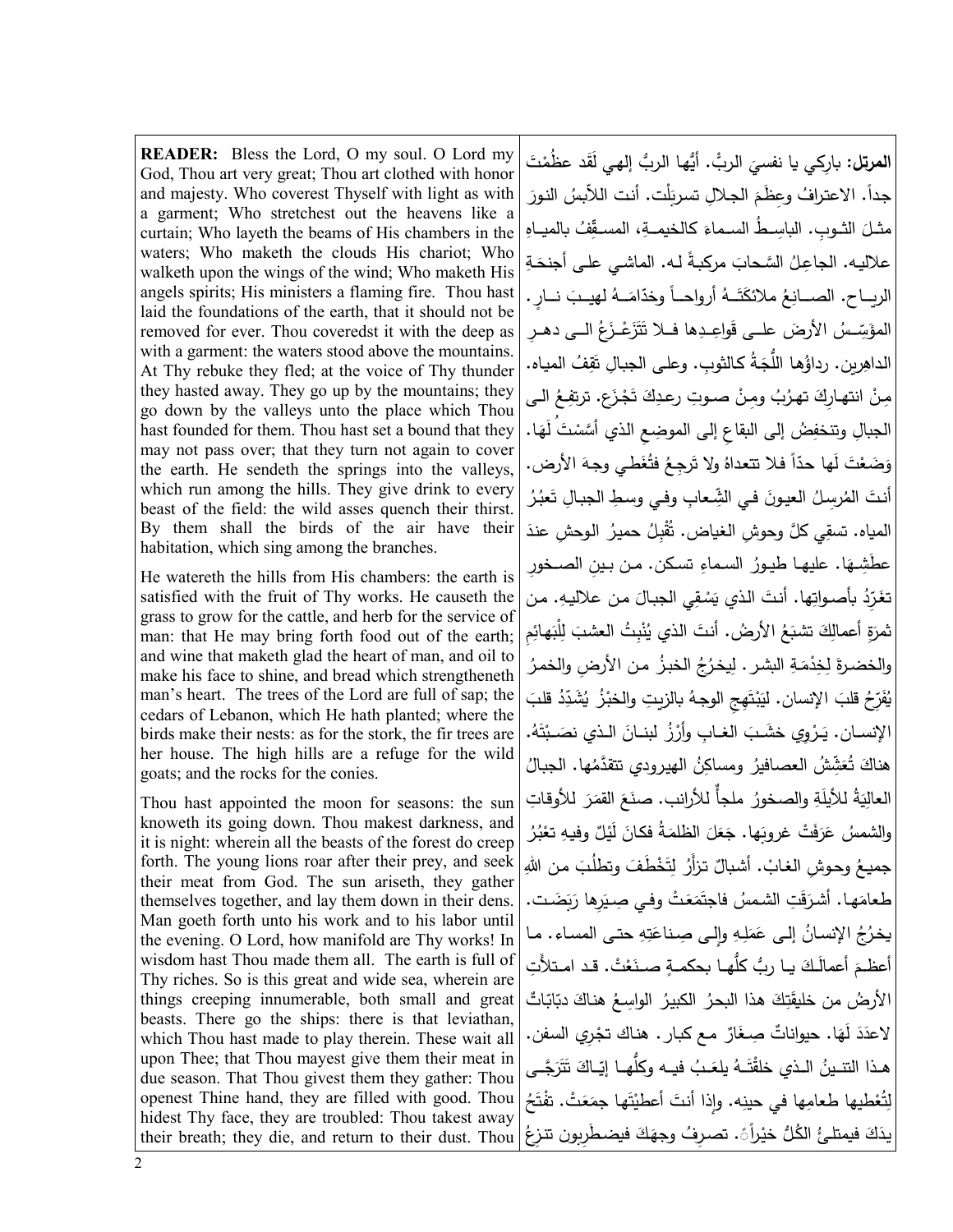| sendest forth Thy spirit, they are created: and Thou<br>renewest the face of the earth.                                                                      | ِ أَرواحَهُم فيفْنَوْنَ وإِلى ترابِهِم يرجِعون. ترسِلُ روحَكَ فَيُخلَقُون                                                                          |
|--------------------------------------------------------------------------------------------------------------------------------------------------------------|----------------------------------------------------------------------------------------------------------------------------------------------------|
| The glory of the Lord shall endure for ever: the Lord                                                                                                        | وتجدِّدُ وجهَ الأرض. لِيَكُنْ مَجْدُ الربِّ إلى الدهر يفرَحُ الربُّ                                                                                |
| shall rejoice in His works. He looketh on the earth,<br>and it trembleth: He toucheth the hills, and they                                                    | بأعمالِـهِ الـذي ينظُـرُ ۖ إلــى الأرض فيَجْعَلَهـا تَرْتَعِـدُ ويِصَسُّ                                                                           |
| smoke. I will sing unto the Lord as long as I live: I                                                                                                        | الجبالَ فتُدَخِّن. أَسَبِّحُ الزَبَّ في حَيَاتِي وأَرَّتِلُ لِإلهِي ما دُمْتُ                                                                      |
| will sing praise to my God while I have my being.<br>My meditation of Him shall be sweet: I will rejoice in                                                  | موجـوداً يَلَّذُ لــه تـأَمُّلِي وأنــا أفـرَحُ بـالربِّ لثُبَـدُ الخطـأةُ مِـنَ                                                                   |
| the Lord. Let the sinners be consumed out of the<br>earth, and let the wicked be no more. Bless thou the                                                     | الأرضِ ولا يبْقَ فيها الأثْمَة. باركِي يا نفسِيَ الربّ.                                                                                            |
| Lord, O my soul. Praise ye the Lord. The sun knows<br>its time for setting. Thou makest darkness, and it is<br>night. O Lord, how manifold are Thy works, in | الشمسُ عرَفَتْ غروبَها. جَعَلَ الظلمَةَ فكانَ لَيْلٌ. ما أعظَمَ                                                                                    |
| wisdom hast Thou made them all.                                                                                                                              | أعمالَكَ يا رِبُّ كلَّها بحكمَةٍ صَنَعْت.                                                                                                          |
| Glory to the Father and to the Son and to the Holy<br>Spirit, both now and ever and unto ages of ages.                                                       | المحدُ لـلأبِ، والابنِ، والـروح القدسِ، الآنَ وكـلَّ أوانِ وإلـي                                                                                   |
| Amen.                                                                                                                                                        | دهر الداهرين. آمين                                                                                                                                 |
| Alleluia, Alleluia, Alleluia. Glory to Thee, O God.<br>(THRICE)                                                                                              | هلَّلويا، هلَّلويا، هلَّلويا المجدِّ لَك يا الله (ثلاثا)                                                                                           |
| O our God and our Hope, glory to Thee!                                                                                                                       | يا الهَنا ورجاءَنَا لَكَ المجد.                                                                                                                    |
| <b>The Great Litany</b>                                                                                                                                      |                                                                                                                                                    |
| <b>DEACON:</b> In peace let us pray to the Lord.                                                                                                             | ا <b>لشماس:</b> بسلام إلى الزَبِّ نطلَب.                                                                                                           |
|                                                                                                                                                              |                                                                                                                                                    |
| <b>CHOIR:</b> Lord, have mercy.                                                                                                                              |                                                                                                                                                    |
| <b>DEACON:</b><br>For the peace from above, and the                                                                                                          | ا <b>لشماس</b> : مِنْ أَجْلِ السلام الذي من العُلى وخَلاصِ نفوسِنا                                                                                 |
| salvation of our souls, let us pray to the Lord.                                                                                                             |                                                                                                                                                    |
| CHOIR: Lord, have mercy.                                                                                                                                     |                                                                                                                                                    |
| <b>DEACON:</b> For the peace of the whole world; the                                                                                                         | ا <b>لشماس:</b> مِنْ أَجْلِ سلام كل العالم وحُسْنِ شاتِ كنائِسِ                                                                                    |
| good estate of the holy churches of God, and the<br>union of all men, let us pray to the Lord.                                                               | ا <b>لجوق</b> : يا رَبُّ ارْحَم.<br> إلى الرَبِّ نطلُب.<br> ا <b>لجوق</b> : يا رَبُّ ارْحَم.<br> اللهِ المقدَسَةِ، واتحادِ الكل إلى الرَبِّ نطلُب. |
| <b>CHOIR:</b><br>Lord, have mercy.                                                                                                                           |                                                                                                                                                    |
| <b>DEACON:</b> For this holy House, and those who with                                                                                                       | ا <b>لشماس:</b> مِنْ أَجْلِ هذا البيتِ المقدَس والذينَ يَدْخُلُونَ إليهِ                                                                           |
| faith, reverence, and fear of God enter therein, let us<br>pray to the Lord.                                                                                 | ا <b>لجوق</b> : يا رَبُّ ارْحَم.                                                                                                                   |
| <b>CHOIR:</b><br>Lord, have mercy.                                                                                                                           | بإيمانِ وَوَرَعٍ وَخَوفِ اللهِ إلى الرَبِّ نطلُب.<br> ا <b>لجوق</b> : يا رَبُّ ارْحَم.                                                             |
| <b>DEACON:</b> For our Father and Metropolitan N., our                                                                                                       |                                                                                                                                                    |
| Bishop N., the honorable presbystery, the deaconate<br>in Christ, all the clergy and the people, let us pray to                                              | ا <b>لشماس</b> : مِنْ أَجْلِ أبينا ورئيسِ كهنَتِنا (فلان) والكهنةِ                                                                                 |
| the Lord.                                                                                                                                                    | الْمُكَرَّمينَ وخدام المسيح، وجميع الإكليروسِ والشعبِ إلى                                                                                          |
| <b>CHOIR:</b><br>Lord, have mercy.                                                                                                                           | الرَبّ نطلَب.                                                                                                                                      |
| <b>DEACON:</b> For our President, civil authorities, and<br>Armed Forces, let us pray to the Lord.                                                           | ا <b>لجوق</b> : يا رَبُّ ارْحَم.<br>ا <b>لشماس</b> : مِنْ أَجْلِ حكامِنا ومؤازرَتِهِم في كلِ عملٍ صالح                                             |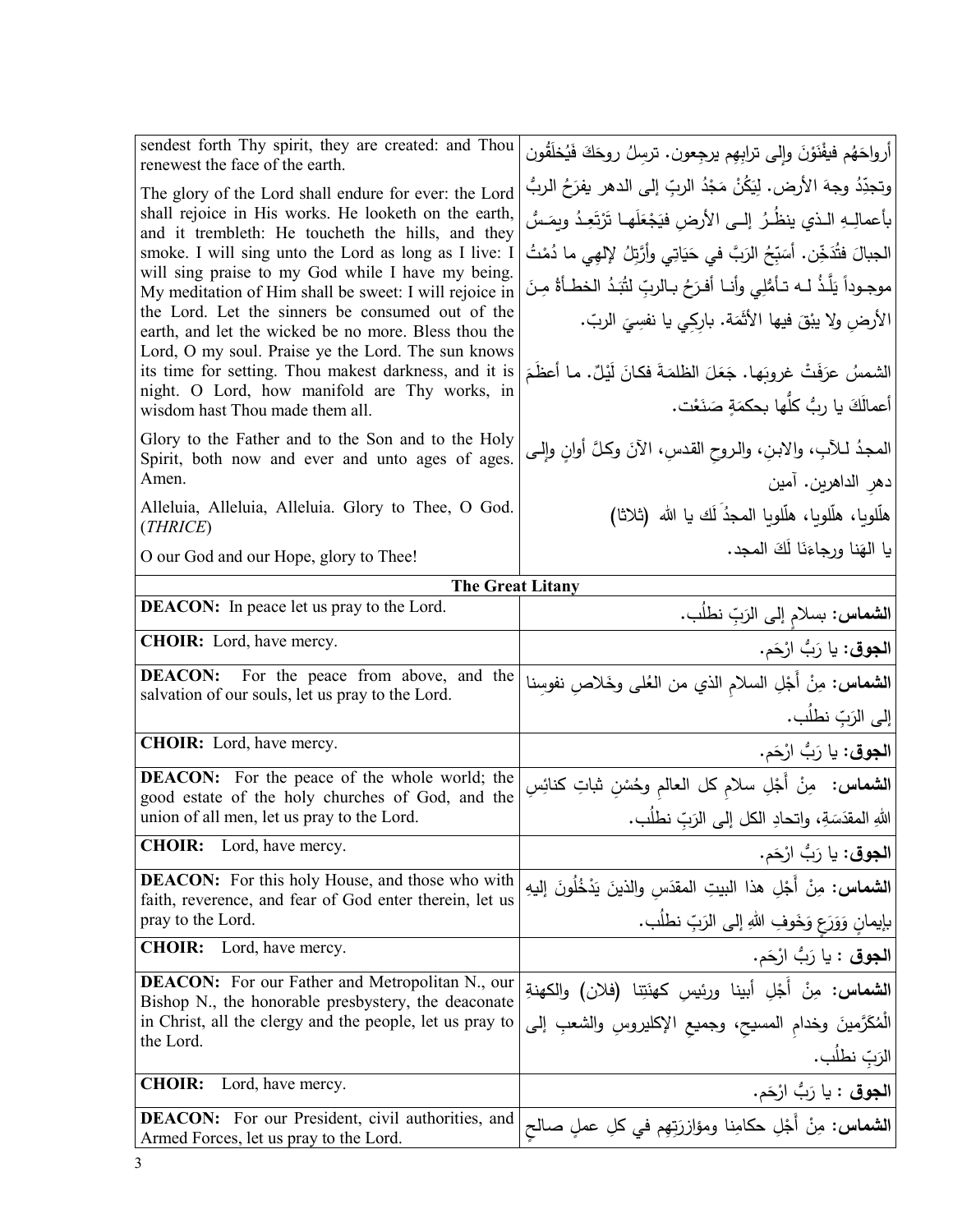|                                                                                                                     | إلى الرَبِّ نطلُب.                                                                                             |
|---------------------------------------------------------------------------------------------------------------------|----------------------------------------------------------------------------------------------------------------|
| CHOIR: Lord, have mercy.                                                                                            | ا <b>لجوق</b> : يا رَبُّ ارْحَم.                                                                               |
| For this city, and every city and<br><b>DEACON:</b><br>countryside, and the faithful who dwell therein; let us      | ا <b>لشماس</b> : مِنْ أَجْلِ هذه المدينةِ وجميع المدُنِ والقُرى                                                |
| pray to the Lord.                                                                                                   | والمؤْمِنينَ الساكِنينَ فِيها إلى الرَبِّ نطلُب.                                                               |
| <b>CHOIR:</b> Lord, have mercy.                                                                                     | ا <b>لجوق</b> : يا رَبُّ ارْحَم.                                                                               |
| <b>DEACON:</b> For healthful seasons, abundance of the<br>fruits of the earth, and peaceful times, let us pray to   | <b>الشماس:</b> مِنْ أَجْلِ اعتدالِ الأَهْوِيَةِ وخِصْبِ الأرضِ بالثِمارِ                                       |
| the Lord.                                                                                                           | وأَوْقَاتٍ سلاميةٍ إلى الرَبِّ نطلُب.                                                                          |
| <b>CHOIR:</b><br>Lord, have mercy.                                                                                  | ا <b>لجوق</b> : يا رَبُّ ارْحَم.                                                                               |
| <b>DEACON:</b> For travelers by sea, by land, and by air;<br>the sick, the suffering, the captive, and for their    | ا <b>لشماس:</b> مِنْ أَجْلِ المسافرينَ في النَحْرِ والنَرِّ والجوِ                                             |
| salvation, let us pray to the Lord.                                                                                 | والمرضى والمضْنِيينَ والأَسْرَى وخلاصِهِم، إلى الرَبِّ                                                         |
|                                                                                                                     | نطلُب.                                                                                                         |
| <b>CHOIR:</b><br>Lord, have mercy.                                                                                  | ا <b>لجوق</b> : يا رَبُّ ارْحَم.                                                                               |
| <b>DEACON:</b> For our deliverance from all tribulation,<br>wrath, danger, and necessity, let us pray to the Lord.  | <b>الشماس:</b> مِنْ أَجْلِ نجاتِنا من كُلِّ ضيقٍ وَغضبٍ وخطر                                                   |
|                                                                                                                     | وَشِدَةٍ إِلَى الرَبِّ نطلُب.                                                                                  |
| <b>CHOIR:</b><br>Lord, have mercy.                                                                                  | ا <b>لجوق</b> : يا رَبُّ ارْحَم.                                                                               |
| <b>DEACON:</b> Help us; save us; have mercy on us; and<br>keep us, O God, by Thy grace.                             | ا <b>لشماس:</b> أَعْضُدْ وَخَلِّصْ وارْحَمْ واحفَظْنا يا اللهُ بِنِعْمَتِكَ.                                   |
| <b>CHOIR:</b> Lord, have mercy.                                                                                     | ا <b>لجوق</b> : يا رَبُّ ارْحَم.                                                                               |
| <b>DEACON:</b> Calling to remembrance our all-holy,<br>immaculate, most blessed and glorious Lady the               | ا <b>لشماس:</b> بعدَ ذِكْرِنا الكلِّيَةَ القداسةِ الطاهِرَةَ الفائِقَةَ البركاتِ                               |
| Theotokos and ever-Virgin Mary, with all the Saints,<br>let us commend ourselves and each other, all our life       | المجيدةَ، سيِّدَتَنا والِدةَ الإِلهِ الدائِمَةَ البتوليَةِ مَرْيَمَ معَ جميع                                   |
| unto Christ our God.                                                                                                | القدِّيسين، لِنودِعْ أنفُسَنا وبعضُنا بعضاً وَكُلَّ حياتِنا للِّمَسيح                                          |
|                                                                                                                     | الإله.                                                                                                         |
| To Thee, O Lord.<br><b>CHOIR:</b>                                                                                   | الجوقي: لَكَ يا رَبِ.                                                                                          |
| <b>PRIEST:</b> For unto Thee are due all glory, honor, and<br>worship: to the Father and to the Son and to the Holy | ا <b>لكاهن:</b> لأنَهُ ينْبَغي لَكَ كُلُّ تَمْجيدٍ وإِكْرامِ وسُجودٍ، أيها                                     |
| Spirit, now and ever and unto ages of ages.                                                                         | الآبُ والابنُ والروحُ القدُسُ، الآنَ وكلَّ أوانِ، وإلى دهرِ                                                    |
| <b>CHOIR:</b> Amen.                                                                                                 | الداهرين.                                                                                                      |
|                                                                                                                     | ا <b>لجوق:</b> آمين.                                                                                           |
| Lord I have cried (Tone 6)                                                                                          |                                                                                                                |
| <b>CHOIR:</b> Lord, I have cried unto Thee, hear me, O<br>Lord. Lord, I have cried unto Thee, hear me! Give ear     | ا <b>لجوق</b> : ياربِّ اليك صرخْتُ فاستمعْ لي إستمعْ لي يارب<br>ياربِّ اليك صرخْتُ فاستمعْ لي. أنصِتْ إلى صوتِ |
| unto my voice, when I cry unto Thee. Hear me, O<br>Lord.                                                            | تضرُعي حينَ أصرخُ إليكَ إستمعْ لي يارب.                                                                        |
|                                                                                                                     |                                                                                                                |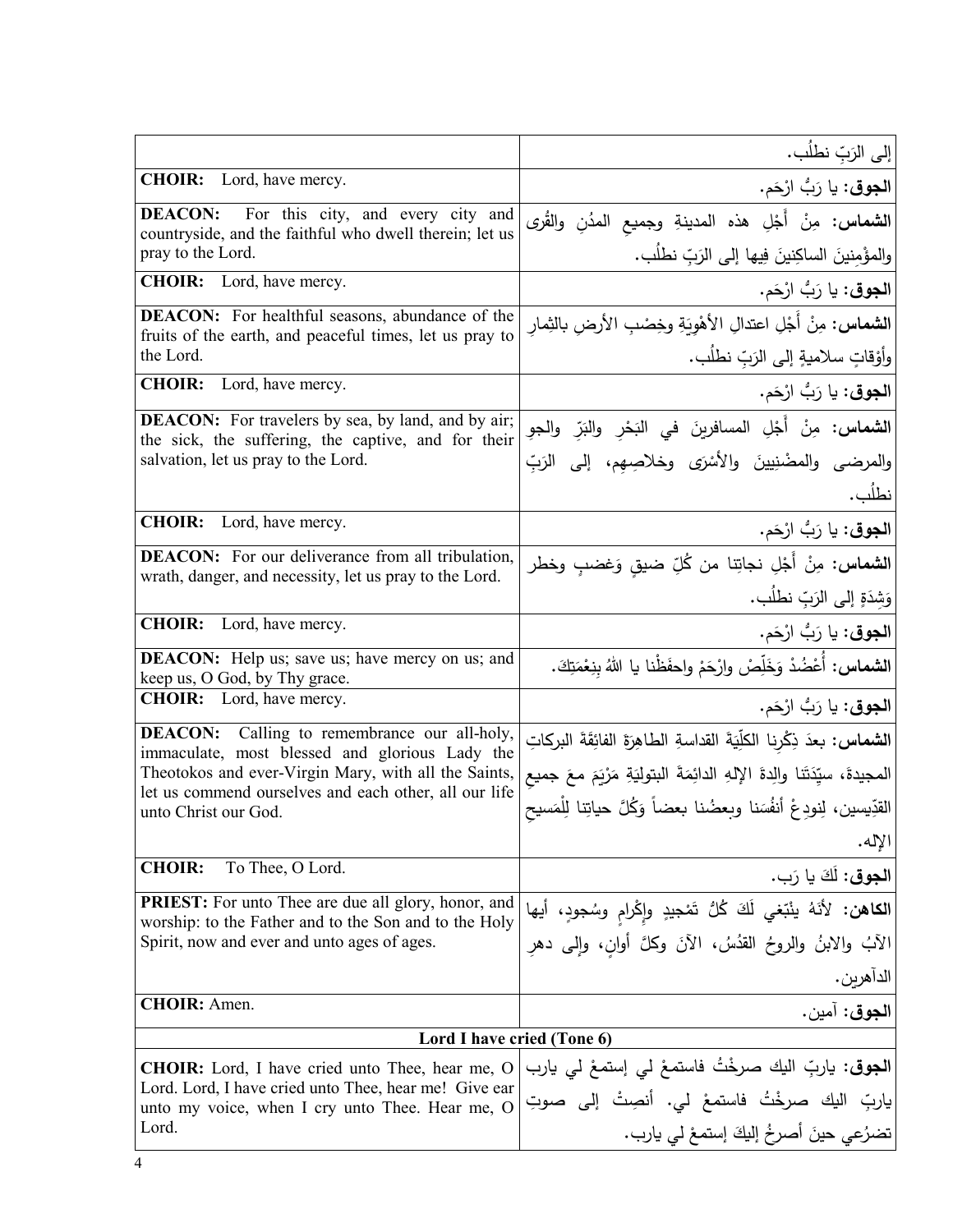| Let my prayer be set forth before Thee as incense; and                                                  | لتستقِمْ صلاتي كالبخورِ أمامكَ، وليكُنْ رفعُ يديَّ كذبيحةٍ       |
|---------------------------------------------------------------------------------------------------------|------------------------------------------------------------------|
| the lifting up of my hands as the evening sacrifice.                                                    |                                                                  |
| Hear me, O Lord.                                                                                        | مسائية. إستمع لي يارب*                                           |
| Set a watch O Lord, before my mouth and a protecting                                                    | إبعلْ ياربُ حارساً لِفمي وباباً حصيناً على شفتي                  |
| door about my lips.                                                                                     |                                                                  |
| Incline not my heart to evil words; to make excuses in<br>sins.                                         | لا تُصِلْ قلبي إلى كلامِ الشرِّ ۖ فيتعلَّلَ بِعِلَلِ الخطايا     |
| With men that work iniquity; and I will<br>not                                                          |                                                                  |
| communicate with the choicest of them.                                                                  | مع الناسِ العاملينَ الإثْمَ ولا أتفِقُ مع مُختاريهِم             |
| The just man shall correct me in mercy, and shall                                                       | سيؤَدِبُني الصدِّيقُ برحمةٍ ويوَّبِخُني أمّا زيتُ الخاطئِ فلا    |
| reprove me; but let not the oil of the sinner anoint my                                                 |                                                                  |
| head.                                                                                                   | يُدهَنُ به رأسي                                                  |
| For my prayer also shall still be against the things with                                               | لأنّ صلاتي أيضاً في مسرّتِهِمْ قد ابتُلِعَتْ قُضاتُهم            |
| which they are well pleased; their judges falling upon                                                  |                                                                  |
| the rock have been swallowed up.                                                                        | ملتصقين بصخرة                                                    |
| They shall hear my words, for they are sweet; as when                                                   | يسمعونَ كلماتي فإنّها قد استُلِذَّتْ مثلَ سَمْنِ الأرض <i>ِ</i>  |
| the thickness of the earth is broken upon the ground.<br>Their bones are scattered by the side of Hell. |                                                                  |
|                                                                                                         | المنشقِ على الأرضِ تبدّدَتْ عظامُهُم حولَ الجحيم.                |
| But to Thee, O Lord, are my eyes: in Thee have I put my<br>trust, take not away my soul.                | لأنَّ ياربُ ياربُ إليكَ عينيَّ وعليكَ توكَّلْتُ فلا تتزع نفسي    |
| Keep me from the snares which they have laid for me,                                                    | إحفَظْنِي من الفخِّ الذي نصبوهُ لي ومِنْ معاثِرِ فاعِلي الإثم    |
| and the traps of the workers of iniquity.<br>Let the wicked fall into their own nets, while I alone     |                                                                  |
| escape.                                                                                                 | تسقُطُ الخطأةُ في مصائِدِهِم وأكونُ أنا على انفرادٍ إلى أن أعبُر |
| I cried unto the Lord with my voice; with my voice unto                                                 |                                                                  |
| the Lord did I make my supplication.                                                                    | بصوتي إلى الربِّ صرختُ، بصوتي إلى الربِّ تضرعْتُ                 |
| I poured out my supplication before Him; I showed                                                       | أسكب أمامهُ تضرُّعي وأحزاني قدّامَهُ أخبِّر                      |
| before Him my trouble.                                                                                  |                                                                  |
| When my spirit was overwhelmed within me, then Thou                                                     | عند فناءِ روحي منّي وأنتَ تعرِفُ سُبُلِي                         |
| knewest my path.                                                                                        |                                                                  |
| In the way wherein I walked, have they secretly laid a<br>snare for me.                                 | في هذا الطريقِ التي كنتُ أسلُكُ فيها أخفَوا لي فخاً              |
| I looked on my right hand and beheld, but there was no                                                  |                                                                  |
| one that would know me:                                                                                 | تأملْتُ في الميامنِ وأبصرْتُ فلمْ يكن من يَعرِفُني               |
| Refuge failed me; no one cared for my soul.                                                             | ضاعَ المهربُ مني ولم يوجدُ من يطلبُ نفسي                         |
| I cried unto Thee, O Lord; I said, Thou art my refuge                                                   | فصرَخْتُ إليكَ وقُلْتُ أنتَ هو رجائي ونصيبي في أرضِ الأحياء      |
| and my portion in the land of the living.                                                               |                                                                  |
| Attend unto my cry; for I am brought very low.                                                          | أنصت إلى طلبتي فإنّي قد تذلّلْتُ جداً                            |
| Deliver me from my persecutors; for they are stronger                                                   | نَجِّني من الذين يضطهدونَني فإنَّهُم قد اعتزُّوا عليَّ           |
| than I.                                                                                                 |                                                                  |
| Bring my soul out of prison, that I may praise Thy name.                                                | أَخْرِجْ من الحبسِ نفسي لِكيْ أشكُرَ اسمَكَ                      |
| For the righteous shall await me, until Thou recompense<br>me.                                          | إياي ينتظِرُ الصديقونَ حتى تجازيني                               |
| Out of the depths have I cried unto Thee, O Lord; Lord,                                                 | من الأعماق صرَخْتُ إليكَ ياربّ، ياربّ إستمع صوتي                 |
| hear my voice.                                                                                          |                                                                  |
| Let Thine ears be attentive to the voice of my                                                          | لِتَكُنْ أَذُناكَ مُصغيتين إلى صوتِ تضرُعي                       |
| supplications.                                                                                          |                                                                  |
| <b>Stichera for the Ascension (Tone 6)</b>                                                              |                                                                  |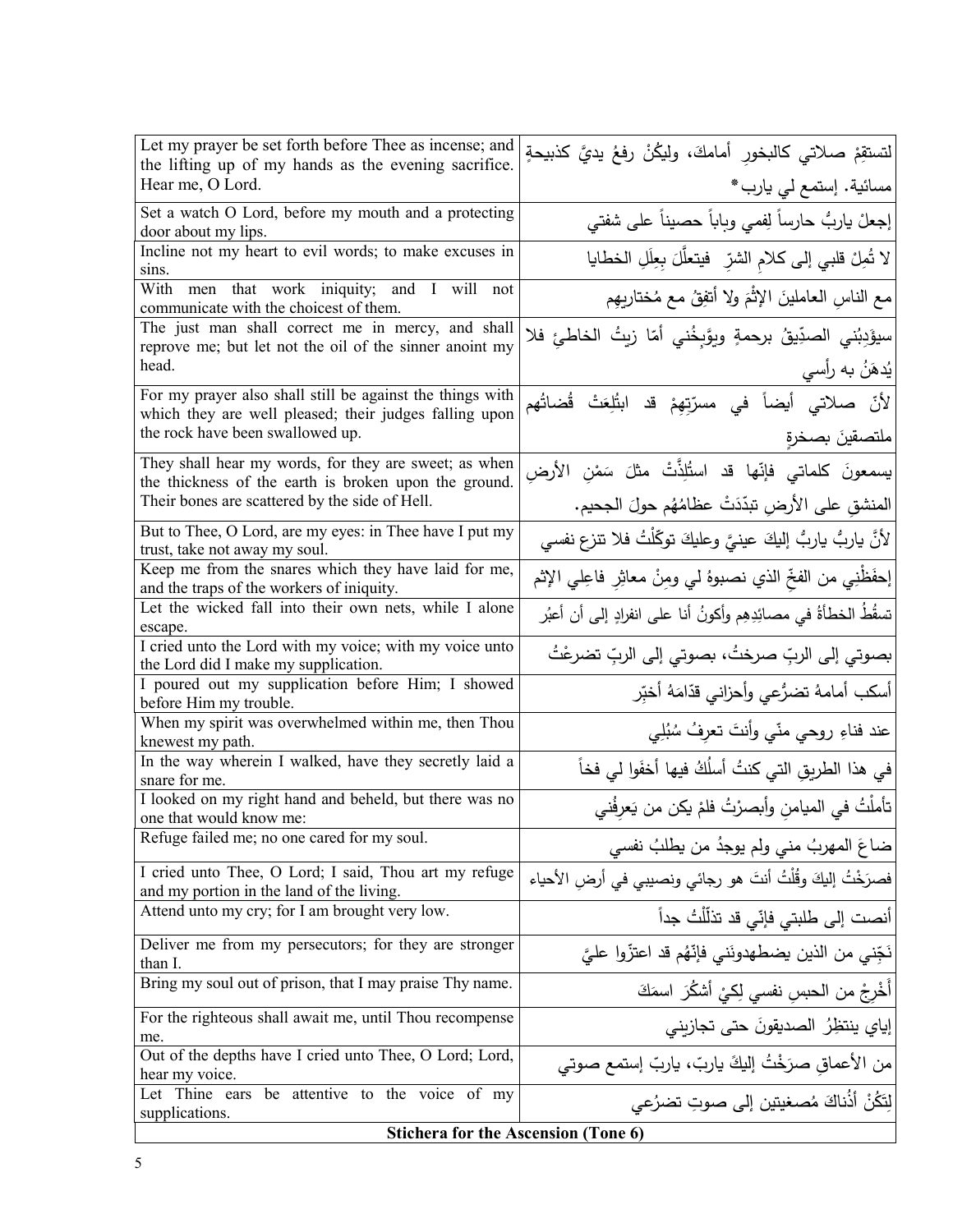| 6. If Thou, O Lord, shouldst mark iniquities,<br>Lord, who shall stand? For with Thee there is<br>forgiveness. The Lord ascended to the heavens to<br>send the Comforter into the world. Wherefore, the<br>heavens made ready His throne, and the clouds His<br>mount. The angels wonder as they see a Man more<br>exalted than they. The Father receiveth into His<br>bosom Him who is eternally with Him. The Holy<br>Spirit commandeth all the angels: Lift your heads, O<br>princes, and all ye nations, clap your hands; for Christ | إنْ كنت للآثام راصِداً ياربّ ياربّ مَن يثبتُ فإنّ من عِندِكَ<br>هو الإغتفار * صعِدَ الرَّبُّ إلى السماوات. لِيُرسِلَ المُعزِّيَ<br>إلى العالَمْ. فالسَّماواتُ هيّاتْ عرشَهُ. واملائكةُ يتعجَّبون,<br>لِمِشاهَدَتِهِمْ إنساناً أعلى منهُم. والآبُ يقبَلُ في أحضانِهِ مَنْ<br>كانَ معَهُ أَزِليّاً. والرُّوحُ القُدُسُ يأمُرُ جميعَ ملائكتِهِ. أن<br>ارفَعُوا يا رؤساءُ أبوابَكُمْ. فيا جميعَ الأُمَم صفِّقوا بالأيادي.     |
|------------------------------------------------------------------------------------------------------------------------------------------------------------------------------------------------------------------------------------------------------------------------------------------------------------------------------------------------------------------------------------------------------------------------------------------------------------------------------------------------------------------------------------------|---------------------------------------------------------------------------------------------------------------------------------------------------------------------------------------------------------------------------------------------------------------------------------------------------------------------------------------------------------------------------------------------------------------------------|
| hath ascended from where He was before.                                                                                                                                                                                                                                                                                                                                                                                                                                                                                                  | لأنَّ المسيحَ صعِدَ إلى حيثُ كانَ أوَّلاً.                                                                                                                                                                                                                                                                                                                                                                                |
| 5. Because of Thy name have I waited for Thee, O<br>Lord; my soul hath waited upon Thy word, my<br>soul hath hoped in the Lord. The Lord ascended to<br>the heavens to send the Comforter into the world.<br>Wherefore, the heavens made ready His throne, and<br>the clouds His mount. The angels wonder as they see<br>a Man more exalted than they. The Father receiveth<br>into His bosom Him who is eternally with Him. The<br>Holy Spirit commandeth all the angels: Lift your                                                     | من أجلِ إسمِكَ صبَرْتُ لك ياربّ، صَبَرَتْ نفسي في أقوالِكَ<br><b>توكّلَتْ نف<i>سى</i> على الربّ.</b> صعِدَ الرَّبُّ إلى السماوات.<br>لِيُرسِلَ المُعزِّيَ إلى العالَمْ. فالسَّماواتُ هيّاتْ عرشَهُ.<br>واِملائكةُ يتعجَّبون, لِمِشاهَدَتِهِمْ إِنساناً أعلى منهُم. والآبُ<br>يقبَلُ في أحضانِهِ مَنْ كانَ معَهُ أزليّاً. والرُّوحُ القُدُسُ يأمُرُ<br>جميعَ ملائكتِهِ. أن ارفَعُوا يا رؤساءُ أبوابَكُمْ. فيا جميعَ الأمَم |
| heads, O princes, and all ye nations, clap your hands;<br>for Christ hath ascended from where He was before.                                                                                                                                                                                                                                                                                                                                                                                                                             | صفِّقوا بالأيادي. لأنَّ المسيحَ صعِدَ إلى حيثُ كانَ أوَّلاً.                                                                                                                                                                                                                                                                                                                                                              |
| 4. From the morning watch until night, from the<br>morning watch let Israel trust in the Lord. The<br>cherubim were surprised, O Lord, at Thine Ascension,<br>when they beheld Him who sitteth on them ascending<br>upon the clouds. Wherefore, we praise Thee; for Thy<br>mercy is true: glory to Thee!                                                                                                                                                                                                                                 | من انفجار الصُبْح إلى الليلِ، من انفجار الصبح فَلْيَتَكلْ<br>إ <b>سرائيلُ على الرَّب.</b> ياربّ. إنَّ الشاروبيمَ دهِشواً مِنْ<br>ارتِقائِكَ. لمَّا رأوْكَ أَيُّها الإله. صاعِداً على السَّحابِ ومُرتَفِعاً<br>فَوْقَهُم. فَإِيّاكَ نُسبِّحُ لأَنَّ رحمَتَكَ صالحةٌ. فالمجْدُ لكَ.                                                                                                                                         |
| 3. For with the Lord there is mercy and with Him<br>is abundant redemption, and He will deliver Israel<br>from all his iniquities. Having beheld Thine<br>Ascension on the mountain, O Christ, the Splendor of<br>the Father's glory, we praise the likeness of Thy<br>radiant appearance. We worship Thy Passion and<br>honor Thy Resurrection, glorifying Thy glorious<br>Ascension. Have mercy upon us!                                                                                                                               | لأنّ من الربّ الرحمةَ ومنهُ النجاةُ الكثيرةُ وهو يُنجِّي<br>إ <b>سرائيلَ من كلِّ آثامِهِ.</b> أيُّها الممسيح. يا شُعاعَ مجْدِ الآب.<br> بمُشاهَدَتِنا في الْجِبالِ المقدَّسةِ ارتفاعَكَ. نُسبِّحُ لِصورةِ<br>وجهِكَ المُنيرةِ. ونِسجُدُ لآلامِكَ. ونُكَرِّمُ قيامَتَكَ . ونمَجِّدُ<br> صُعودَكَ الشَّرِيف. فارحَمْنا.                                                                                                     |
| 2. Praise the Lord, all nations; praise Him, all<br><b>people.</b> When the Apostles saw Thee ascending in<br>the clouds, life-giving Christ, they frowned deeply,<br>and mourned with tears, saying: Leave us not orphans,<br>O Master, Thy servants whom Thou didst love in Thy<br>mercy; for Thou art compassionate. But send us Thy<br>most Holy Spirit as Thou didst promise, to illumine<br>our souls.                                                                                                                             | سبِّحوا الربّ يا جميعَ الأمم وامدحوهُ يا سائرَ الشعوب.<br>أيُّها المسيحُ الربُّ الواهِبُ الحياة. لمّا عايَنَكَ الرُّسُلُ مُتعالِياً<br>في السَّحاب. شمِلَهُمْ الغمّ. وأسبَلُوا العبَراتِ ناحِبينَ وقائِلين:<br>أَيُّها السيّد. لا تُغادِرْنا أيتاماً نحنُ عبيدَكَ الذينَ أَحْبَبْتَهُم<br>برأفَتِكَ. بما أنَّكَ المُتحنِّن. لكن أرْسِلْ لَنا روِحَكَ القدُّوس.<br>كما وعَدْتَ. لَيُنيرَ نفوسَنا.                          |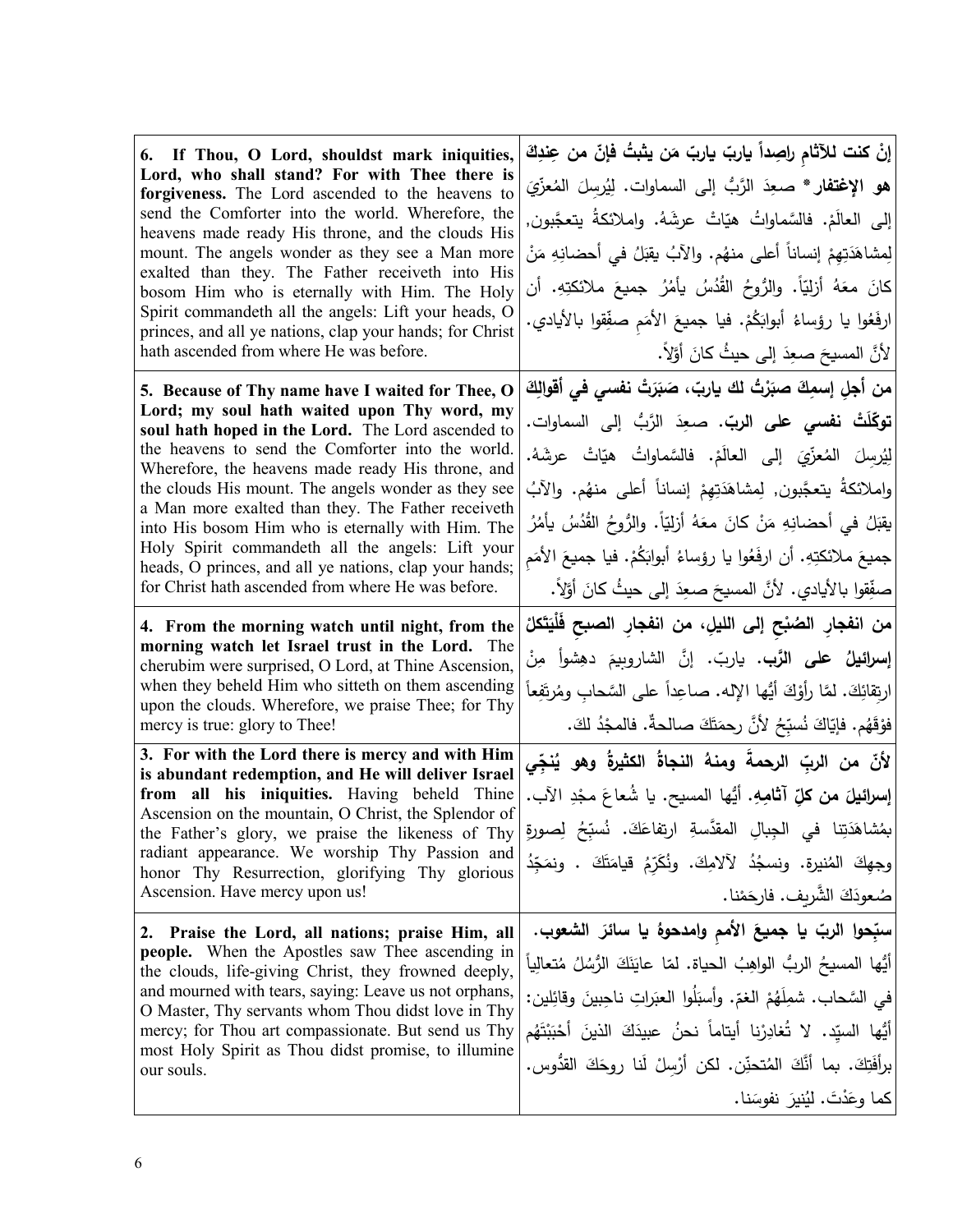| 1. For His mercy is great toward us, and the truth<br>of the Lord endureth forever. When Thou didst<br>fulfill the mystery of Thy dispensation, O Lord, Thou<br>didst take Thy Disciples and ascend the Mount of<br>Olives, passing through the firmament of Heavens.<br>Wherefore, O Thou who becamest humble for my<br>sake, and who didst ascend to the place from which<br>Thou couldst not be separated, send down Thy most<br>Holy Spirit to illumine our souls. | لأنّ رحمَتَهُ قد قوِيتْ علينا وحقُّ الربِّ يدومُ إلى الدهر.<br>يارّب. لمّا أتمَمْتَ سِرَّ تدبيركَ. أخذْتَ تلاميذَكَ وصعِدْتَ<br>إلى الزَّبِتون. وعبَرْتَ جَلَدَ السَّماء. فيامن لأجلى افتَقَرَ<br>مِثْلـى. وارتَقـى إلـى المكان الذي لَمْ يَخْلُ منه. أَرْسِلْ روحَكَ<br>القدّوس لينيرَ نفوسَنا. |
|------------------------------------------------------------------------------------------------------------------------------------------------------------------------------------------------------------------------------------------------------------------------------------------------------------------------------------------------------------------------------------------------------------------------------------------------------------------------|--------------------------------------------------------------------------------------------------------------------------------------------------------------------------------------------------------------------------------------------------------------------------------------------------|
| Doxastikon for the Ascension (Tone 6)                                                                                                                                                                                                                                                                                                                                                                                                                                  |                                                                                                                                                                                                                                                                                                  |
| Glory to the Father and to the Son and to the Holy                                                                                                                                                                                                                                                                                                                                                                                                                     | المعجدُ للآبِ، وإلابنِ، والروح القدسِ، الآنَ وكلَّ أوانِ وإلى                                                                                                                                                                                                                                    |
| Spirit, now and ever and unto ages of ages. Amen.<br>Without leaving the Father's bosom, having lived with<br>mankind as a man, today Thou hast ascended in glory                                                                                                                                                                                                                                                                                                      | <b>دهر الداهرين. آمين</b> يا يسوعُ الحُلُو. غيرَ المنفصلِ من<br>الأحضان الأبويّة. والنتصرّفُ على الأرض كإنسان. اليومَ                                                                                                                                                                            |
| from the Mount, mercifully raising our fallen nature,<br>enthroning it with the Father on high! The angelic                                                                                                                                                                                                                                                                                                                                                            | رَقِيتَ بمجْدٍ من جبلِ الزَّيتونِ. وأصعَدْتَ بتودُّدِكَ طبيعَتَنا                                                                                                                                                                                                                                |
| hosts were amazed with awe, seeing Thy great love<br>mankind! With them, we<br>for<br>glorify<br>Thy                                                                                                                                                                                                                                                                                                                                                                   | الهابطة. وأجلَسْتَها مع الآب. فلِذا دهِشَتْ طغماتُ                                                                                                                                                                                                                                               |
| condescension to us; with them, we glorify Thy<br>Ascension from us! By it, Thou filled Thy disciples                                                                                                                                                                                                                                                                                                                                                                  | السَّماويِينَ الذينَ لا جسَدَ لهم. وتحيَّرَتْ متعجِّبة. وتصامَّتْ                                                                                                                                                                                                                                |
| and Thy mother with great joy! By their prayers, and<br>through Thy great mercy make us Thy chosen people,                                                                                                                                                                                                                                                                                                                                                             | مُرتَعِدة. وعظَّمَتْ محبَتَكَ للبشر. فمَعَهمْ نحنُ الأرضيينَ                                                                                                                                                                                                                                     |
| worthy of this joy!                                                                                                                                                                                                                                                                                                                                                                                                                                                    | نُمَجِّدُ تنازلَكَ إليْنا. وصعُودَكَ من عندِنا. ونتضرَّعُ قائلين: يا                                                                                                                                                                                                                             |
|                                                                                                                                                                                                                                                                                                                                                                                                                                                                        | مالئاً تلاميذَهُ ووالِدَتَهُ والدةَ اﻹلهِ بصعودهِ فرَحاً يفوقُ الحد.                                                                                                                                                                                                                             |
|                                                                                                                                                                                                                                                                                                                                                                                                                                                                        | أَهِّلْنا بوسائِلِهِمْ لِفرَحٍ مُختارِيكَ. من أَجْلِ رحمَتِكَ العُظمى.                                                                                                                                                                                                                           |
| The Entrance with the Gospel                                                                                                                                                                                                                                                                                                                                                                                                                                           |                                                                                                                                                                                                                                                                                                  |
| <b>PRIEST:</b> <i>(quietly)</i> In the evening, and in the<br>morning, and at noonday we praise Thee, we bless<br>Thee, we give thanks unto Thee, we pray unto Thee,                                                                                                                                                                                                                                                                                                   | ا <b>لكاهن: (</b> سراً) مساءً وصباحاً وعند الظهيرة، نسبِّحُكَ<br>ونبارِكُك، ونشكُرُكَ ونطلبُ إليك، يا سيِّدَ الكل، الربَّ                                                                                                                                                                        |
| O Lord of all: Direct Thou our prayer before Thee as<br>incense, incline not our hearts unto words or thoughts                                                                                                                                                                                                                                                                                                                                                         | المحبَّ البشر. فقوَّفِم صلاتَنا كالبخور أمامك. ولا تُمل                                                                                                                                                                                                                                          |
| of wickedness; but deliver us from all who seek after<br>our souls. For unto Thee, Lord, O Lord, lift we up our                                                                                                                                                                                                                                                                                                                                                        | قلوبَنا إلى اقوالٍ أو أفكارٍ شرّيرة، بَلْ نَجِّنا من جميع الذين                                                                                                                                                                                                                                  |
| eyes, and in Thee have we trusted. Put us not to                                                                                                                                                                                                                                                                                                                                                                                                                       | يُطاردونَ نفوسَنا. لأنَّ عيونَنا إليكَ ياربُّ، يارب، وعليكَ                                                                                                                                                                                                                                      |
| shame, O our God. For unto Thee are due all glory,<br>honor, and worship: to the Father and to the Son and                                                                                                                                                                                                                                                                                                                                                             | توكَّلنا. فلا تخذُلنا يا إلهنا. لأنه بك يليقُ كلُّ مجْدٍ وإكرامِ                                                                                                                                                                                                                                 |
| to the Holy Spirit, now and ever and unto ages of<br>ages. Amen.                                                                                                                                                                                                                                                                                                                                                                                                       | وسجود، أَيَتْها الآبُ والإِبنُ وارُحِ القدسِ، الآنِ وكلَّ أُوان                                                                                                                                                                                                                                  |
|                                                                                                                                                                                                                                                                                                                                                                                                                                                                        | وإلىي دهر الداهرين أمين.                                                                                                                                                                                                                                                                         |
| <b>DEACON:</b> Wisdom! Stand upright!                                                                                                                                                                                                                                                                                                                                                                                                                                  | الشماس : الحِكْمَة فلْنَستقم. (صوفيا أورثي)                                                                                                                                                                                                                                                      |
| <b>CHOIR:</b> O Gladsome Light of the holy glory of the                                                                                                                                                                                                                                                                                                                                                                                                                | ا <b>لجوق</b> : يا نوراً بهيَّاً لِقُدس مَجْدِ الآبِ الذي لا يموت،                                                                                                                                                                                                                               |
| immortal Father, heavenly, holy, blessed Jesus Christ!<br>Now that we have come to the setting of the sun, and                                                                                                                                                                                                                                                                                                                                                         | السماويُّ القدّوسُ المغبوطُ، يا يسوعُ المسيحُ، إذْ قدْ بَلَغنا                                                                                                                                                                                                                                   |
| behold the light of evening, we praise God: Father,<br>Son, and Holy Spirit. For meet it is at all times to                                                                                                                                                                                                                                                                                                                                                            | إلى غُروبِ الشَّمسِ ونَظرْنا نوراً مسائياً, نُسبِّحُ الآبَ والابنَ                                                                                                                                                                                                                               |
| worship Thee with voices of praise, O Son of God,                                                                                                                                                                                                                                                                                                                                                                                                                      | والروحَ القُدُسَ الإِلهَ المستحقَّ في جميع الأوقاتِ أن يُسَبَّحَ                                                                                                                                                                                                                                 |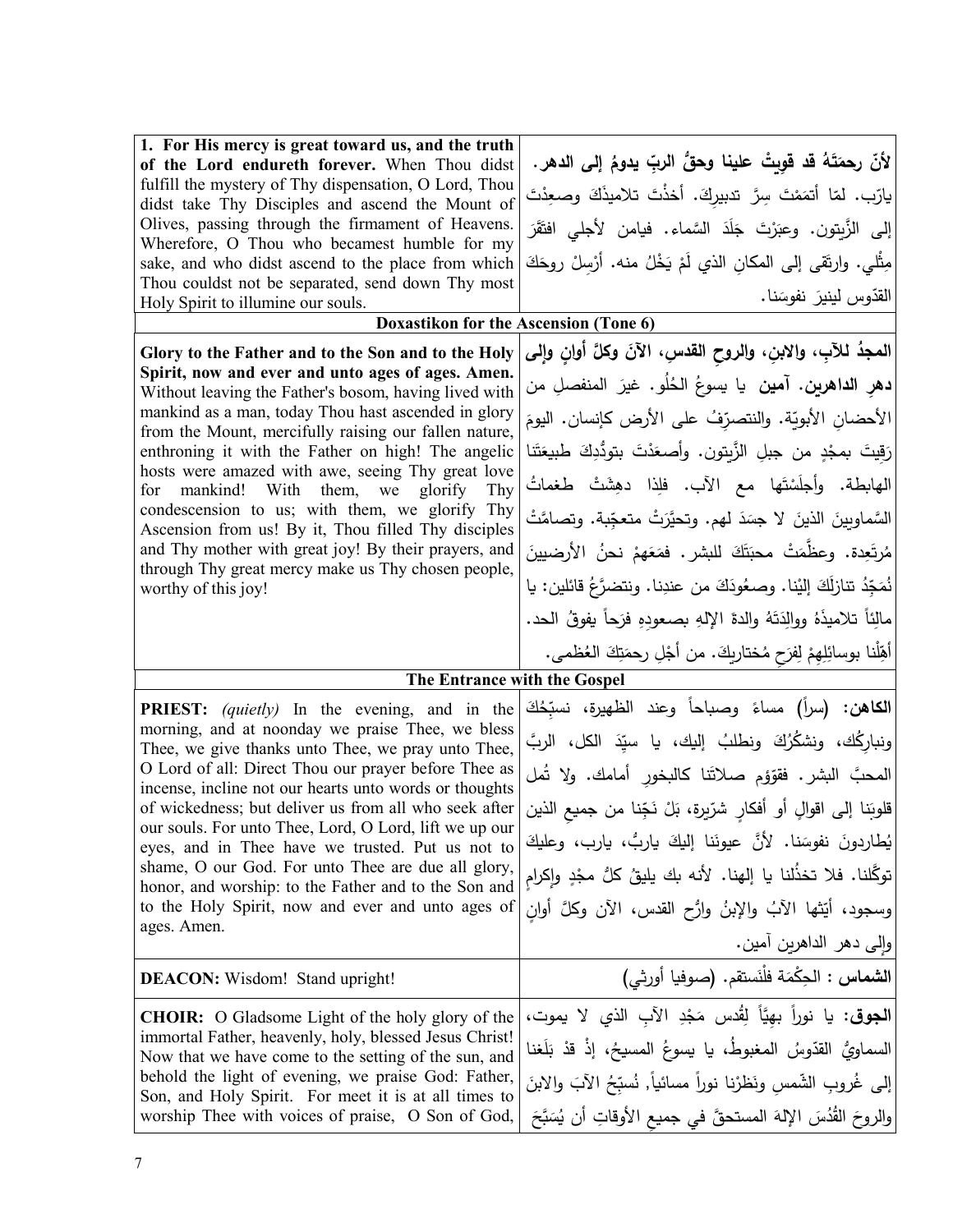| Thou giver of Life, all the world doth glorify Thee.                                                                                | بأصواتٍ بارةٍ. يا ابنَ اللهِ المُعطيَ الحياةَ، لِذلِكَ العالمُ إياكَ |
|-------------------------------------------------------------------------------------------------------------------------------------|----------------------------------------------------------------------|
|                                                                                                                                     |                                                                      |
|                                                                                                                                     | <b>Clergy:</b> The Evening Prokeimenon                               |
| <b>Reader:</b> The Evening Prokeimenon is in the 5 <sup>th</sup> Tone: Save me, O God, by Thy<br>name and judge me by Thy strength. |                                                                      |
| <b>Chanter:</b> Save me, O God, by Thy name and judge me by Thy strength.                                                           |                                                                      |
| <b>Reader:</b> Hear my prayer, O God; give ear to the words of my mouth.                                                            |                                                                      |
| <b>Chanter:</b> Save me, O God, by Thy name and judge me by Thy strength.                                                           |                                                                      |
| <b>Reader:</b> Save me, O God, by Thy name,                                                                                         |                                                                      |
| <b>Chanter:</b> and judge me by Thy strength.                                                                                       |                                                                      |
|                                                                                                                                     | <b>Old Testament Readings</b>                                        |
| Dn/Fr: Wisdom                                                                                                                       |                                                                      |
| <b>Reader</b> (1stReading) The reading is from the Book of Isaiah                                                                   |                                                                      |
| $(2^{nd}$ Reading) The reading is from the Book of Isaiah                                                                           |                                                                      |
| (3 <sup>rd</sup> Reading) The reading is from the Book of Zechariah                                                                 |                                                                      |
| <b>Dn./Fr.</b> Let us attend                                                                                                        |                                                                      |
| <b>Reader:</b> (1stReading) Read the passage from Isaiah 2:1-3                                                                      |                                                                      |
| $(2^{nd}$ Reading) Read the passage from Isaiah 62:10 - 63:9                                                                        |                                                                      |
| $(3rd Reading)$ Read the passage from Zechariah 14:1, 4, 8-11                                                                       |                                                                      |
|                                                                                                                                     | Immediately following the readings we sing:                          |
| Please follow the Red Service Book or the Bilingual Book for the rest of the Divine Liturgy, with the<br>following changes.         |                                                                      |

| <b>Troparion of the Ascension (Tone 4)</b>                                                                      |                                                                                                    |  |
|-----------------------------------------------------------------------------------------------------------------|----------------------------------------------------------------------------------------------------|--|
| Thou hast ascended in glory, O Christ our God, and<br>gladdened Thy Disciples with the promise of the Holy      | لقد صعِدتَ بمجدٍ أيها المسيحُ إلهنا. وفرَّحْتَ تلاميذَكَ بموعِدِ الروحِ                            |  |
| Spirit; making them confident through the blessing<br>that Thou art the Son of God, and Deliverer of the        | القدس. إذ أيقنوا بالبركةِ أنك أنت هو ابنُ اللهِ مُنقِذِ العالم.                                    |  |
| world.                                                                                                          |                                                                                                    |  |
| Kontakion of the Ascension (Tone 6)                                                                             |                                                                                                    |  |
| When Thou didst fulfill the dispensation for our sake<br>and unite earth to heaven, Thou didst ascend in glory, | لمـا أتمَمْتَ التـدبير الـذي مـن أجلِنـا. وجعلـتَ الـذين علـى الأرضِ                               |  |
| O Christ our God, in no way parted from those who                                                               | متحدين بالسماويين. صـعِدْتَ بمجدٍ أيها المسيحُ الإلـه. غير منفصلٍ                                  |  |
| love Thee, but remaining with them and crying: I am<br>with you and no one will be against you.                 | من مكانٍ بل ثابتاً بغيرِ افتراقٍ وهانفاً بأحبائك. أنـا معكم ولـيس أحدٌ                             |  |
|                                                                                                                 | عليكم.                                                                                             |  |
| <b>Epistle Reading for the Ascension</b>                                                                        |                                                                                                    |  |
| Reader: O God, be exalted above the heavens; and<br>Thy glory above all the earth. O God, my heart is<br>ready. | ا <b>لقارئ:</b> إرتَفِع اللهمَّ على السماوات. مُستَعِدٌّ قلبي يا الله                              |  |
| The reading is from the Acts of the Apostles $(1: 1$ -<br>12).                                                  | فَصْلٌ مِنْ أَعمالِ الرسُلِ القدّيسينَ الأطهار                                                     |  |
| In the first book, O Theophilus, I have dealt with all                                                          | إنّي قد أنشأتُ ٱلْكَلاَمُ الأَوَّلُ يَا تَاوُفِيلُسُ في جَمِيعِ الأَمورِ التي ابْتَدَأَ            |  |
| that Jesus began to do and teach, until the day when                                                            | يَسُوعُ يَعْمَلُها وَيُعَلِّمُ بِها * إِلَى الْيَوْمِ الَّذِي صَعِدَ فِيهِ بَعْدَ مَا أَوْصَى      |  |
| He was taken up, after He had given commandment                                                                 | بِالرُّوحِ الْقُدُسِ الرُّسُلَ الَّذِينَ اصطفاهُمْ. * اَلَّذِينَ أَرَاهُمْ أَيْضاً نَفْسَهُ حَيّاً |  |